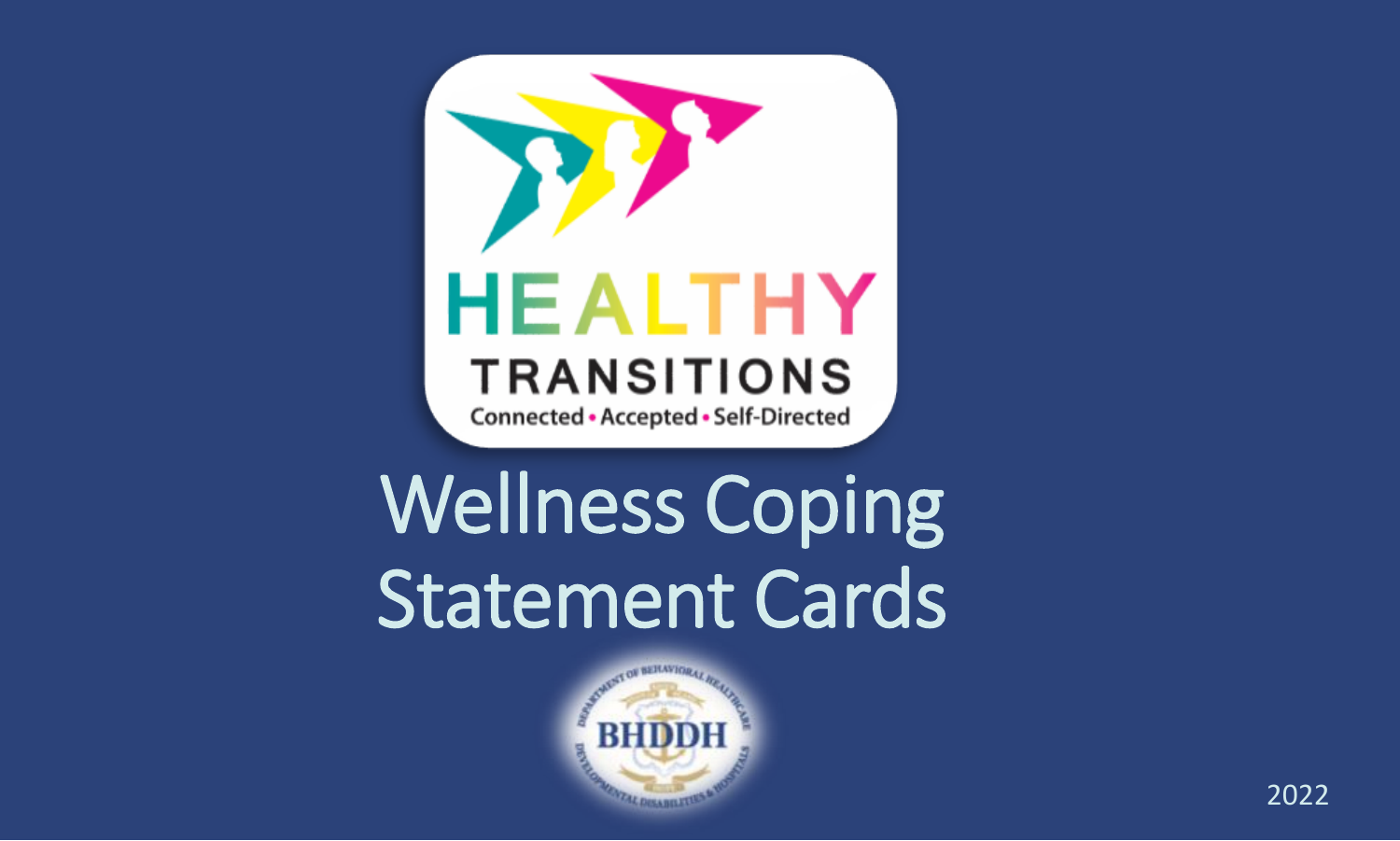

Exhale slowly through your mouth.

Hold this breath for as long as you can.

Breathing Exercises



## **BREATHE** BREATHE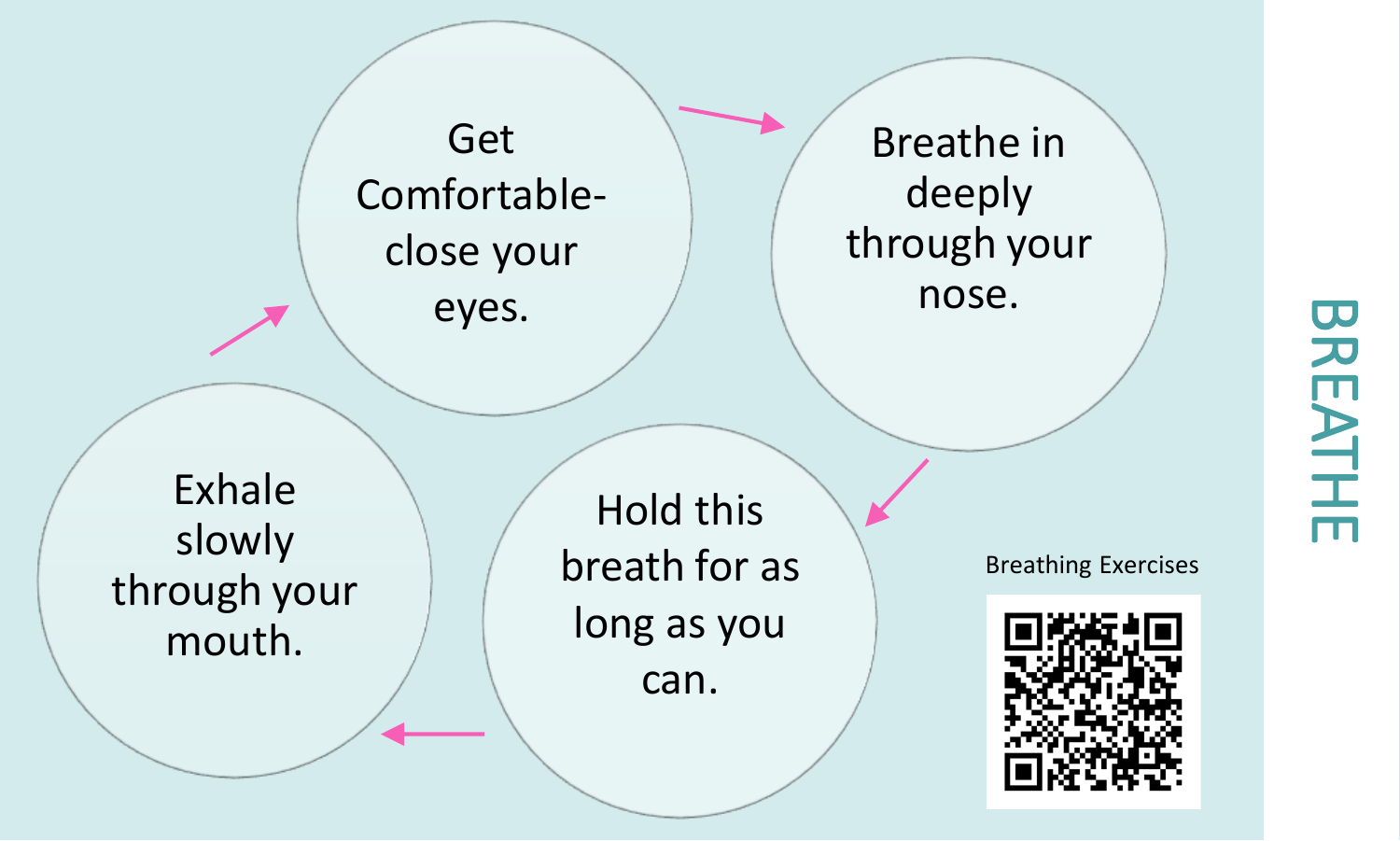Breathe.

It's ok not to be ok.

Anxiety is normal. •Relax, breathe deeply, let it float away. •I can slow down and think about what I need to do next.

•I've challenged my negative thoughts before, and I can do it again.

Am I in danger? • Are things as bad I am making them out to be? •This feeling doesn't need to be comfortable.

•I cannot control everything.

- All I can do is my best.
- •Anxiety may be a part of my life, but it will not control my life.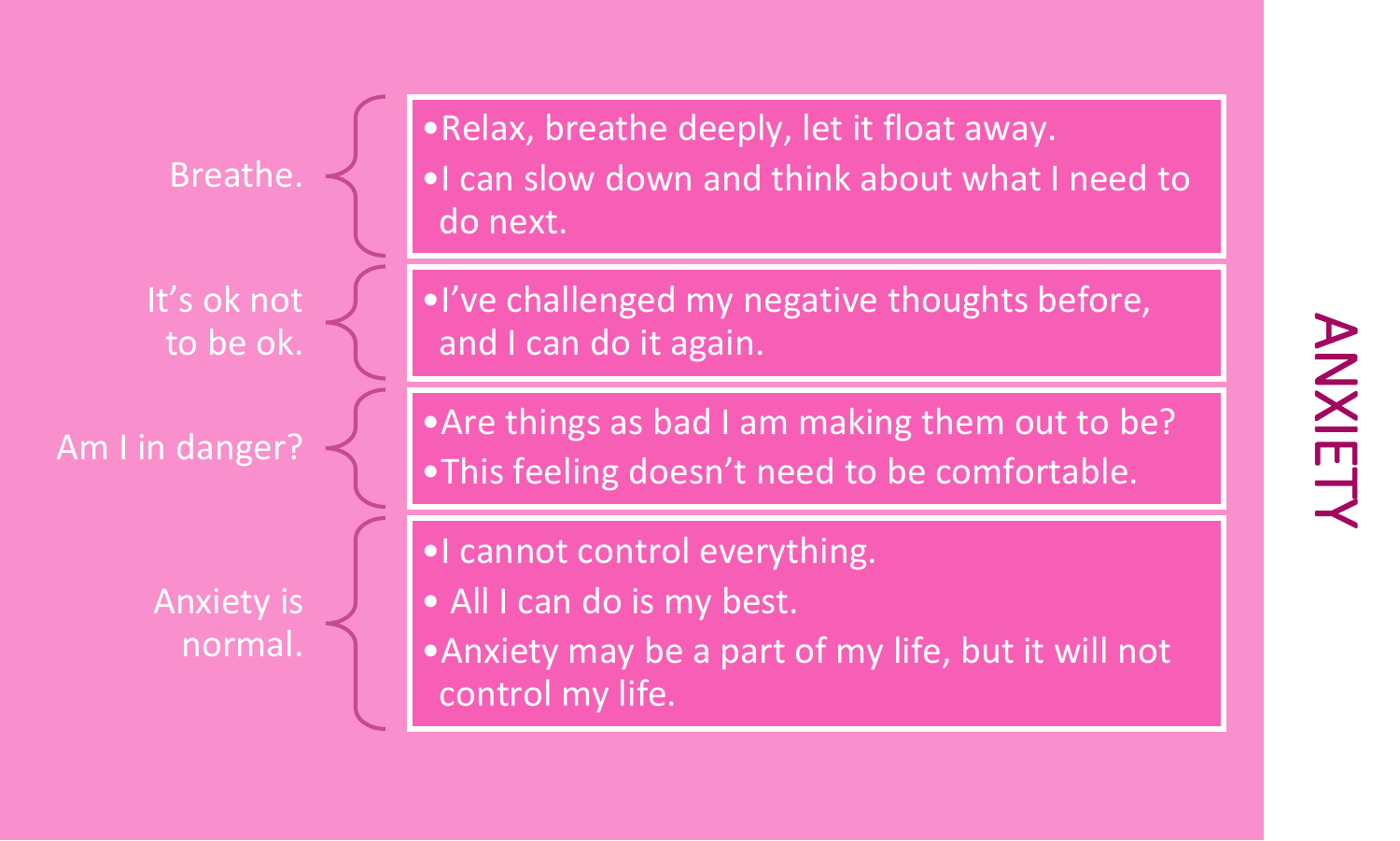I am capable of doing hard things.

I might not feel ok right now, but I will be ok.

> Not all thoughts are true, my depression lies to me.

My emotions or diagnosis do not define me.

One difficult day doesn't define my life.

I can take one step at a time.

> I am learning to take each day as it comes.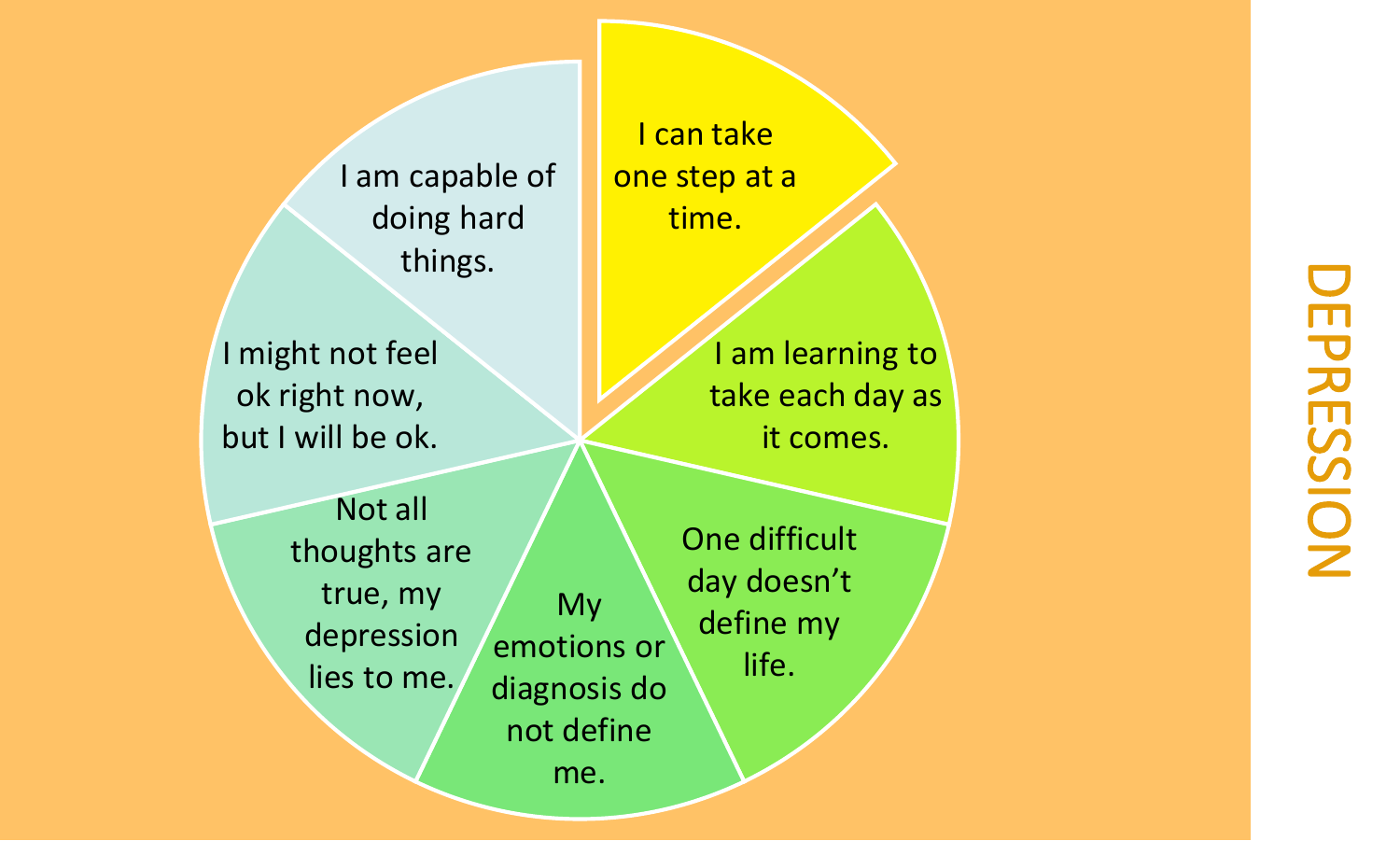| Breathe.              | What can I<br>control?                                                        | One breath<br>at a time.            | Stay present<br>and focused.                                                          | ᆩ<br>m                 |
|-----------------------|-------------------------------------------------------------------------------|-------------------------------------|---------------------------------------------------------------------------------------|------------------------|
| Stress is<br>natural. | Do I have time<br>in my schedule<br>right now?                                | Take<br>breaks.                     | Set boundaries:<br>physical, sexual,<br>intellectual,<br>emotional, and<br>financial. | <b>ELING</b><br>OVERWH |
| Go with<br>the flow.  | I can't do the<br>entire thing,<br>but I can help<br>with a specific<br>part. | Can I take<br>this on<br>right now? | It's ok to say no<br>when it comes<br>to my mental<br>wellbeing.                      | <b>ELM</b><br>m<br>▭   |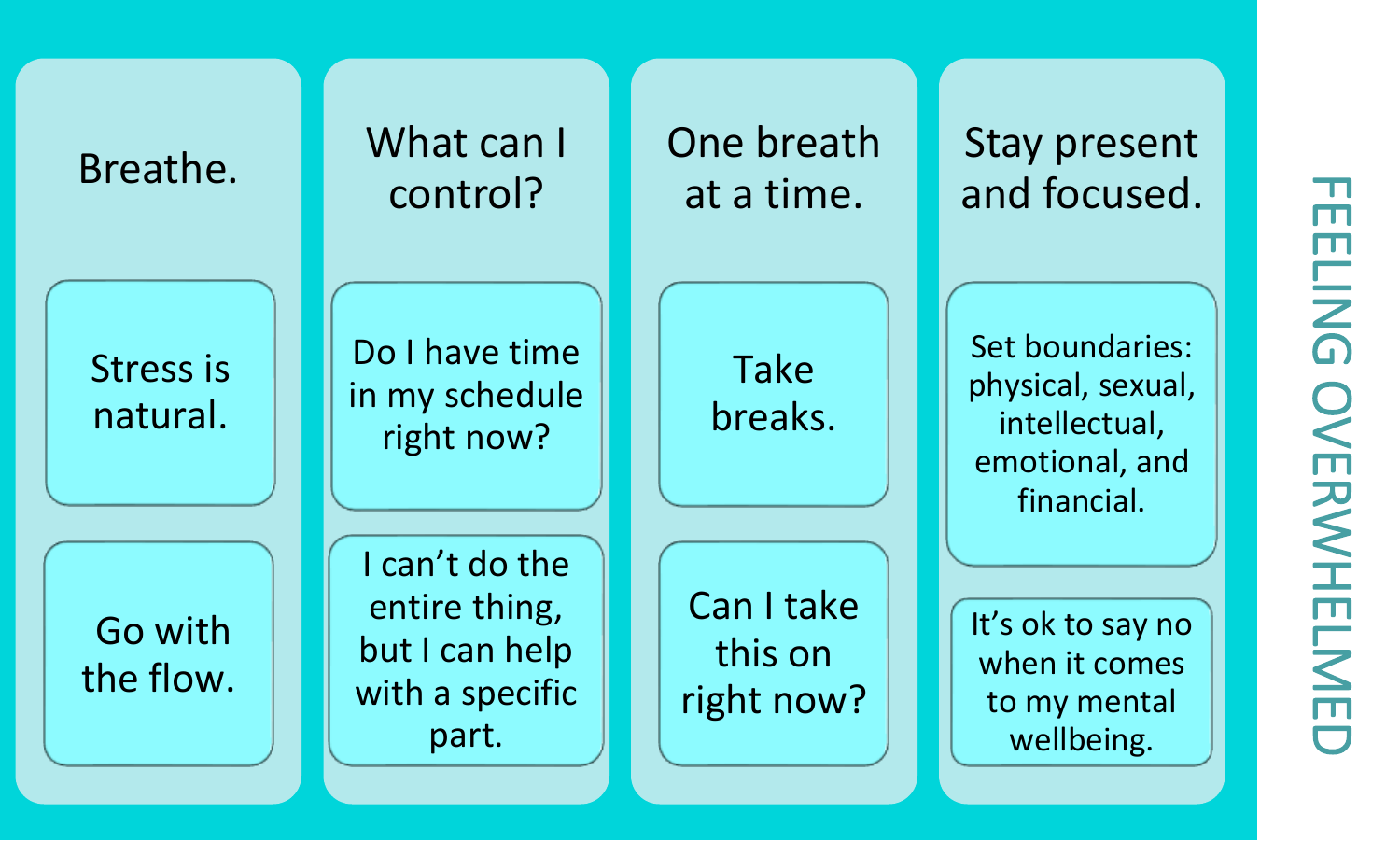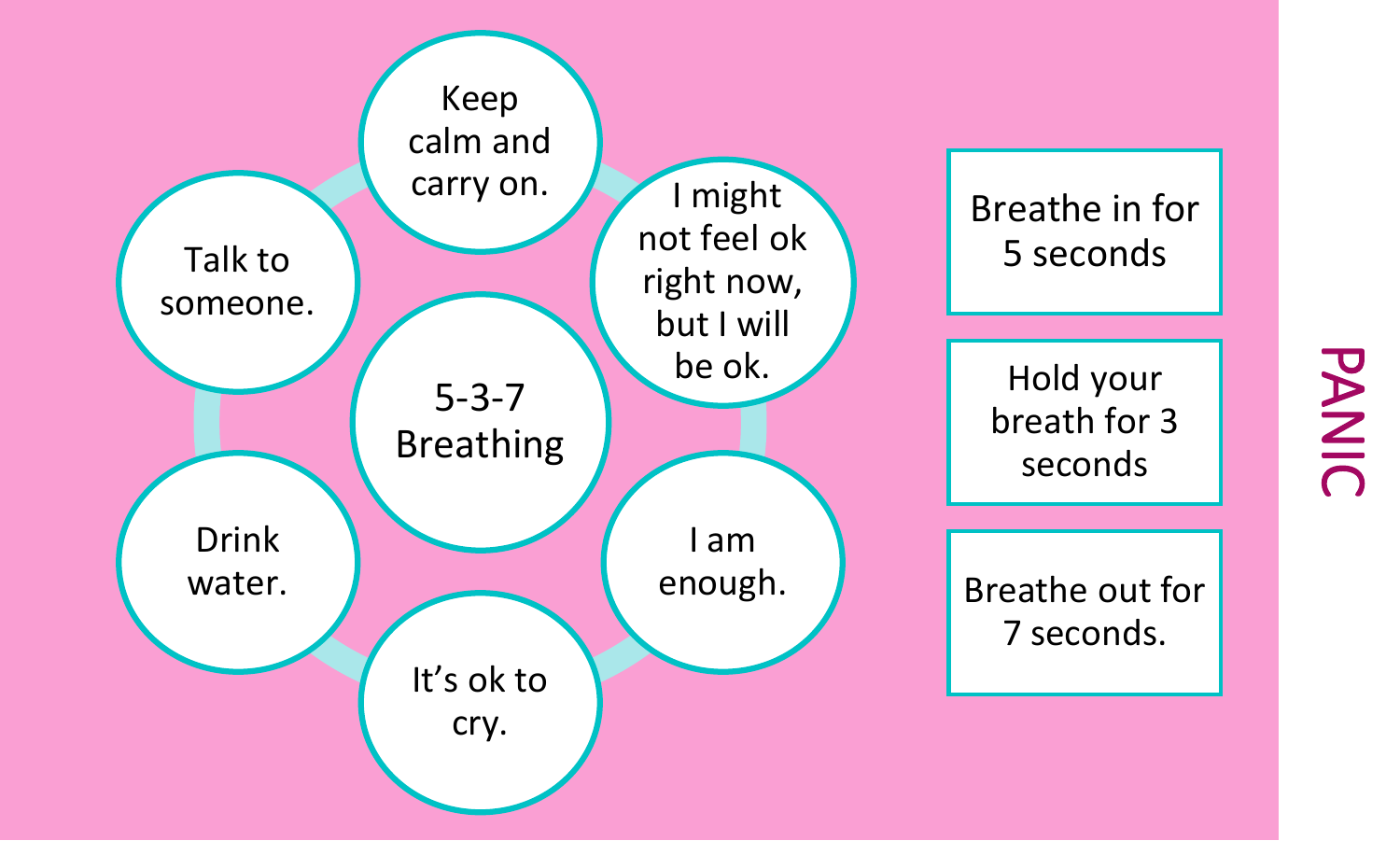

FEAR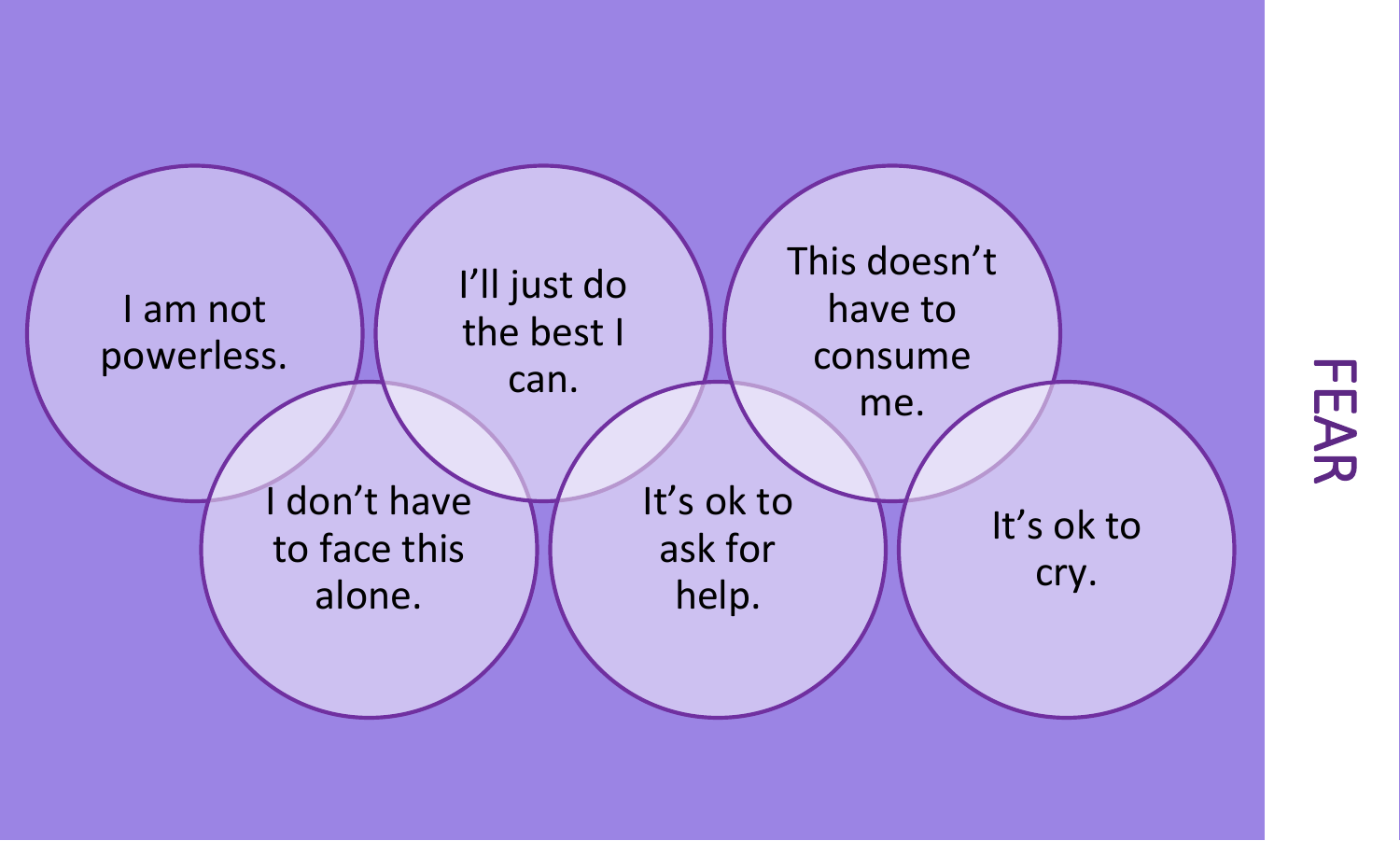The adrenaline I'm feeling will pass in a couple of minutes.

I can ask for help.

 $\odot$ 

I choose to see this challenge as an opportunity.

**These** feelings are natural.

 $\bullet$ 

 $\bullet$ 

A

A

Take deep breaths and take your time.

 $\bullet$ 

 $\bullet$ 

 $\bullet$ 

 $\overline{O}$ 

It's ok to be afraid.

 $\bullet$ 

# PHOBIA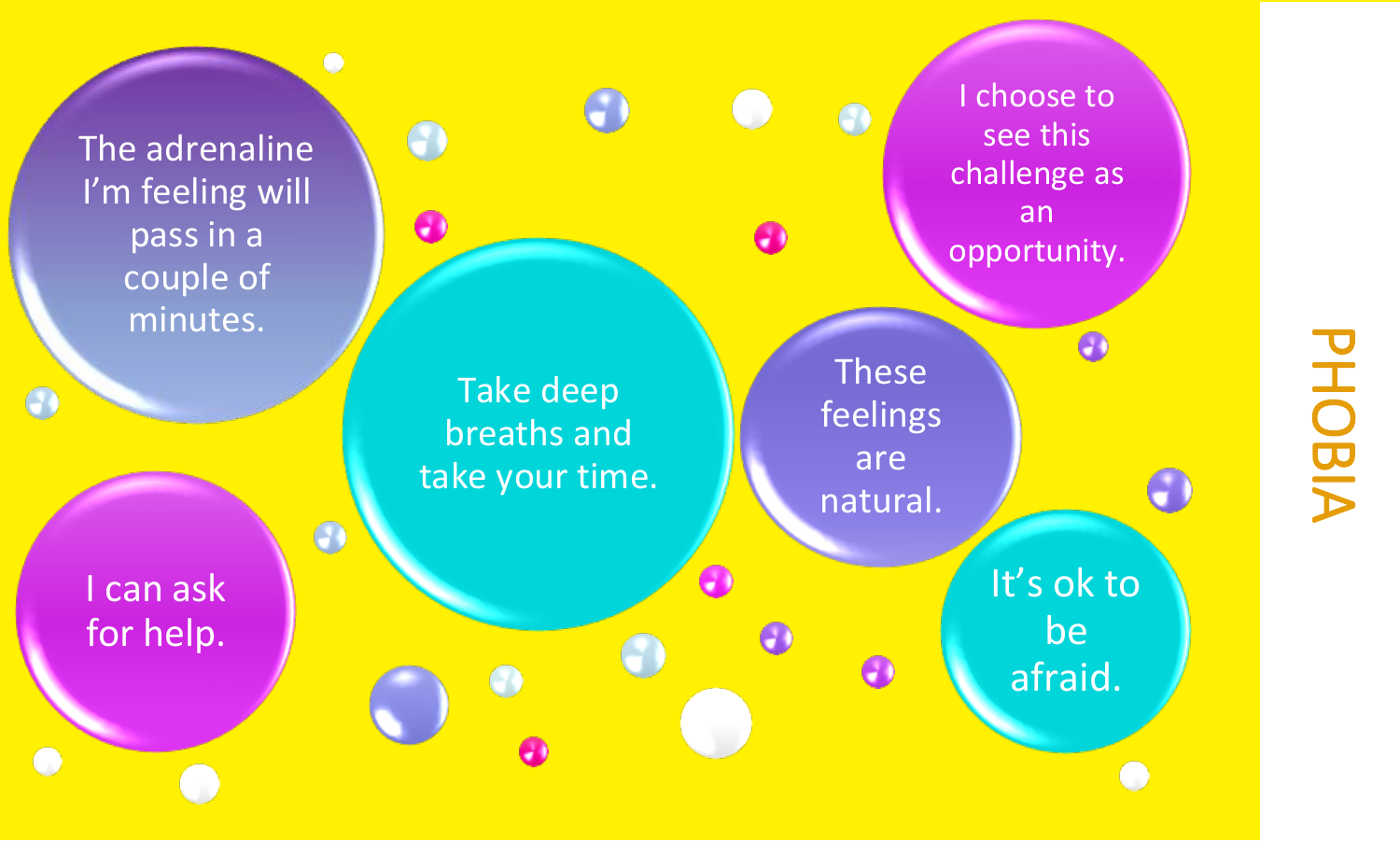| Is this<br>worth<br>getting<br>angry? | l can<br>handle this<br>and stay in<br>control. | $l'm$ in<br>control of<br>how I<br>react. | I won't<br>take this<br>personally.                                              | It's ok to<br>walk away<br>from<br>conflict. |
|---------------------------------------|-------------------------------------------------|-------------------------------------------|----------------------------------------------------------------------------------|----------------------------------------------|
| It's ok to<br>feel my<br>emotions.    | I am in charge, not my<br>anger.                |                                           | People are going to act<br>they way they want to,<br>not the way I want<br>them. |                                              |

### Remember to breathe.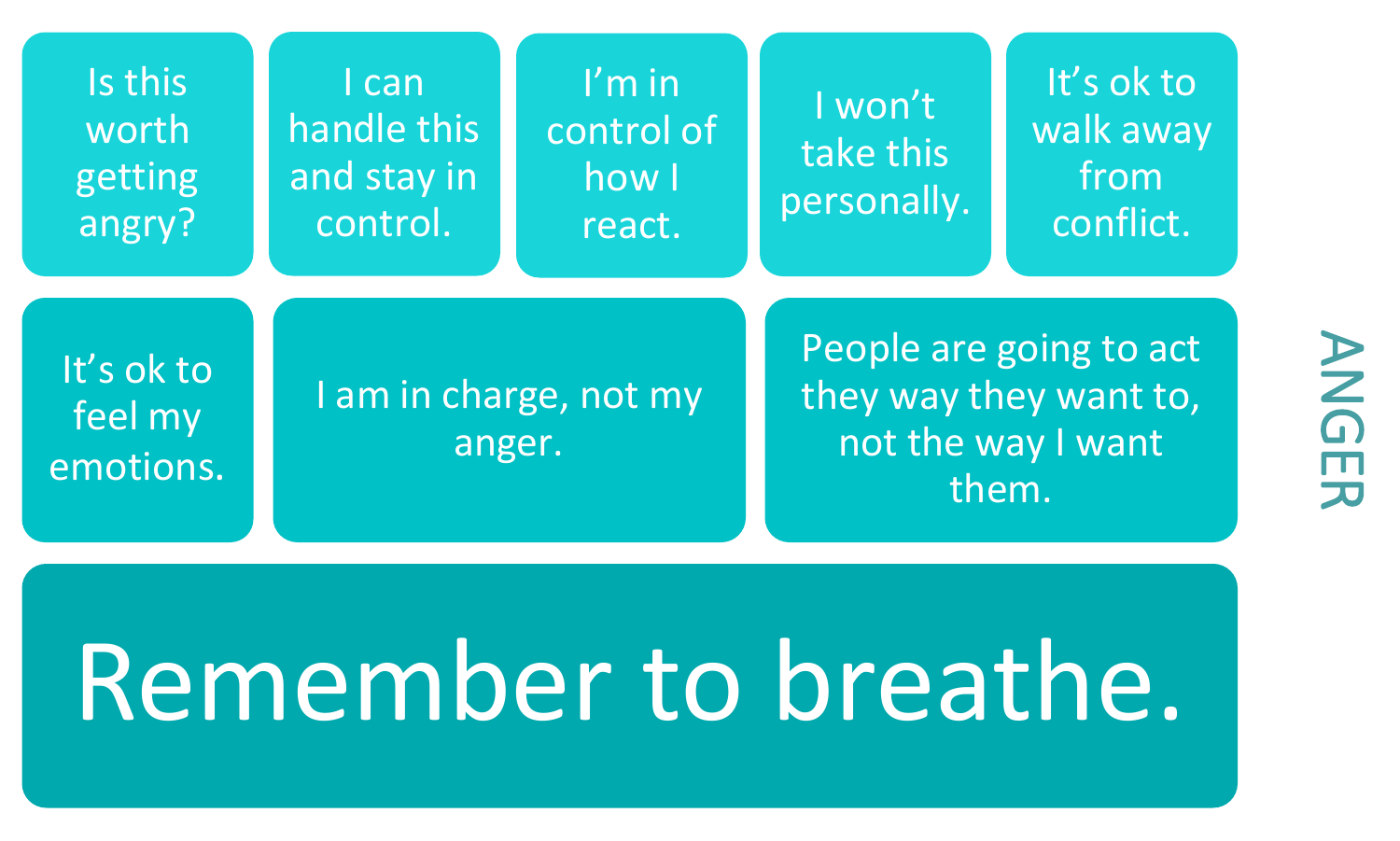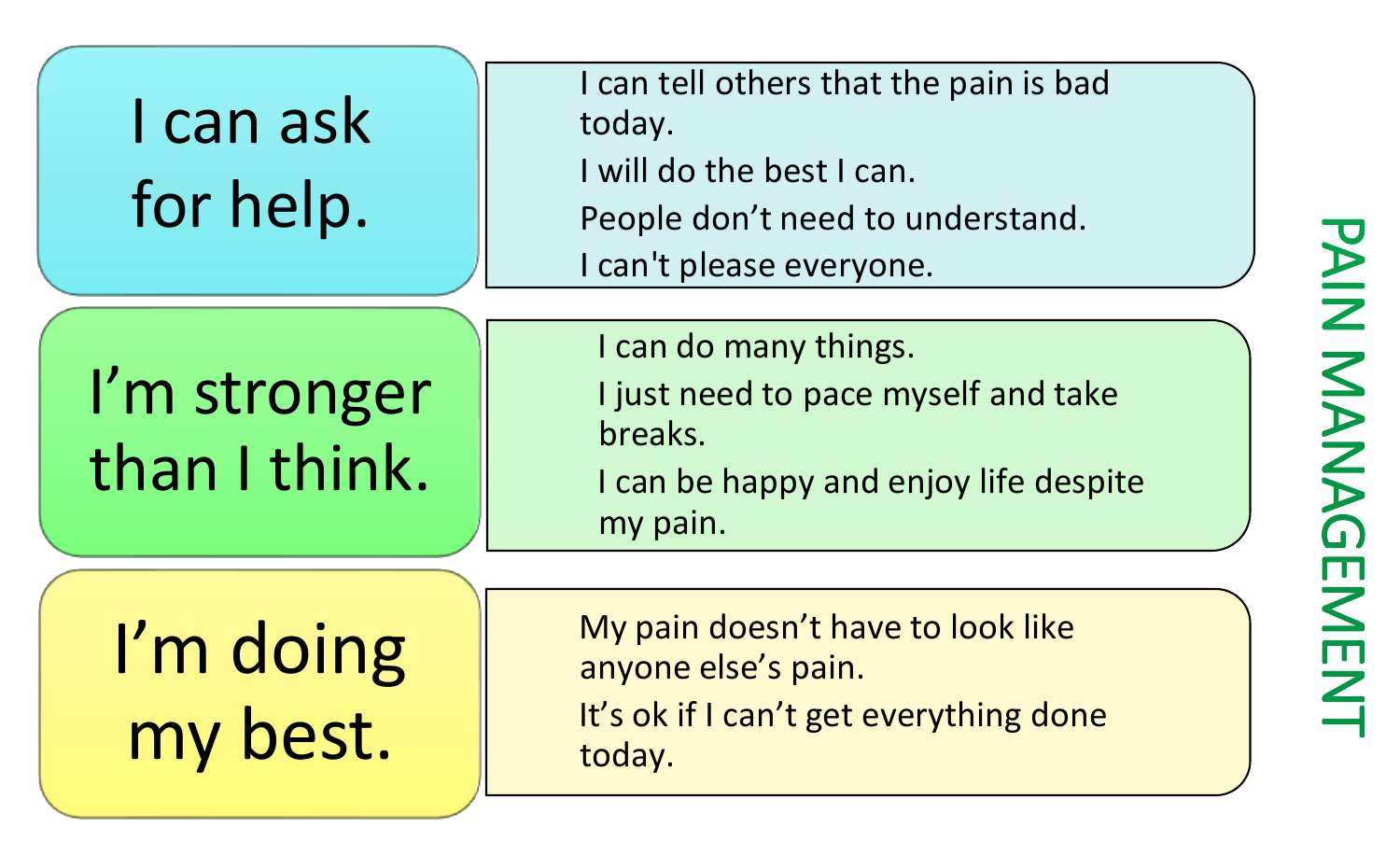## NOURISHMENT NOURISHMENT

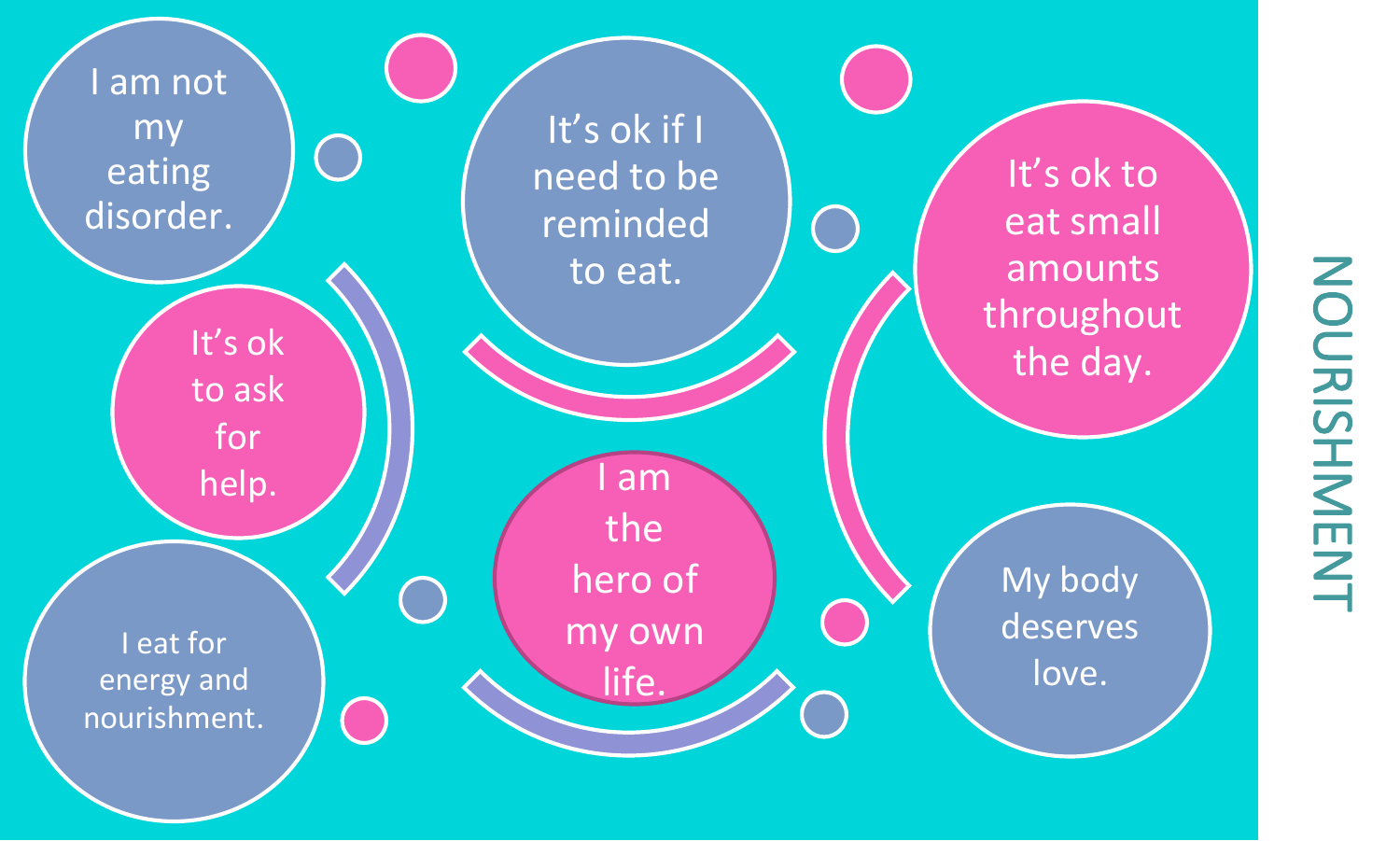

## **SELF LOVE** SELF LOVE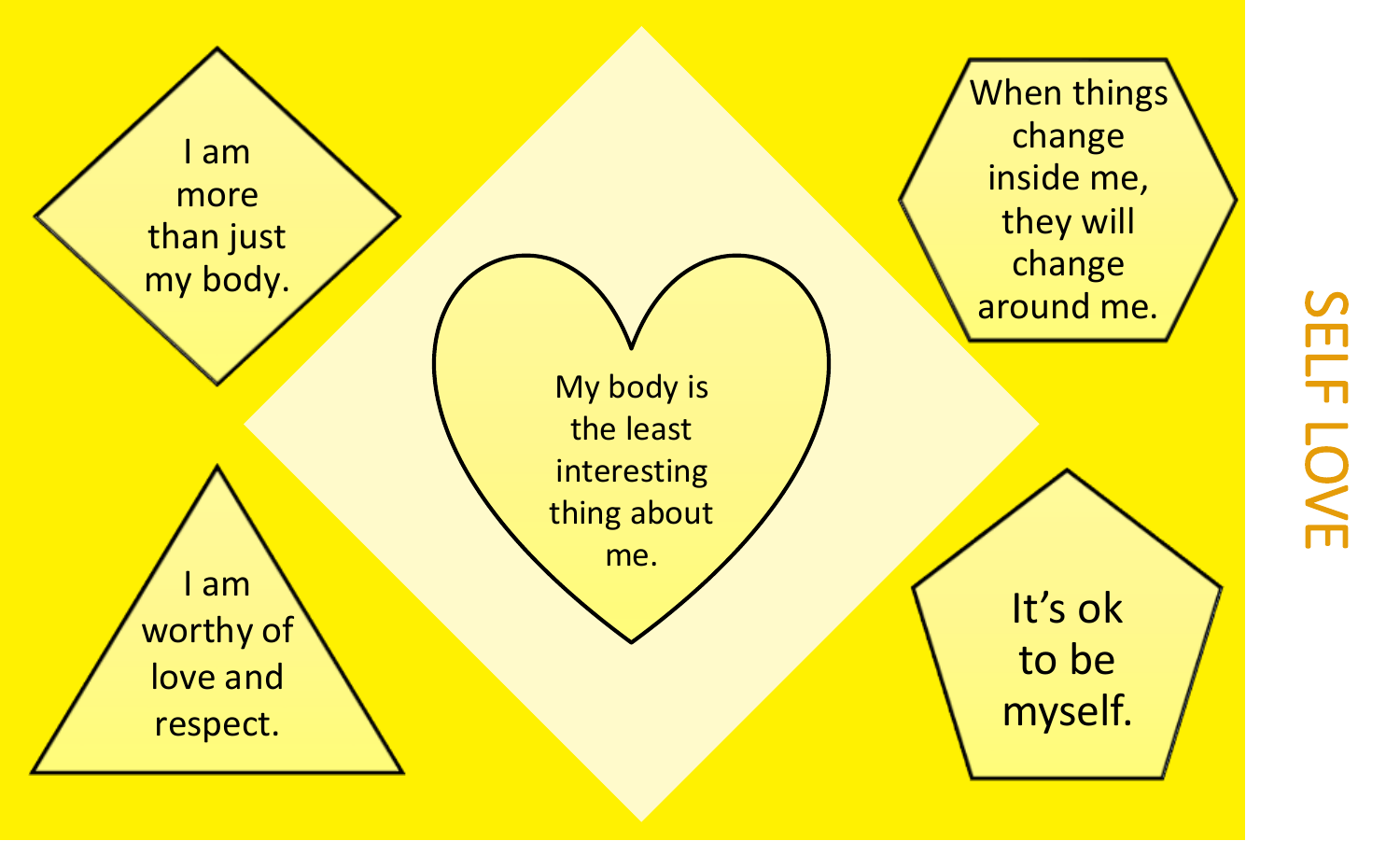#### **BHDDH**



#### Wellness Check-In



#### Take Charge Guidebook



#### JED Foundation Resources